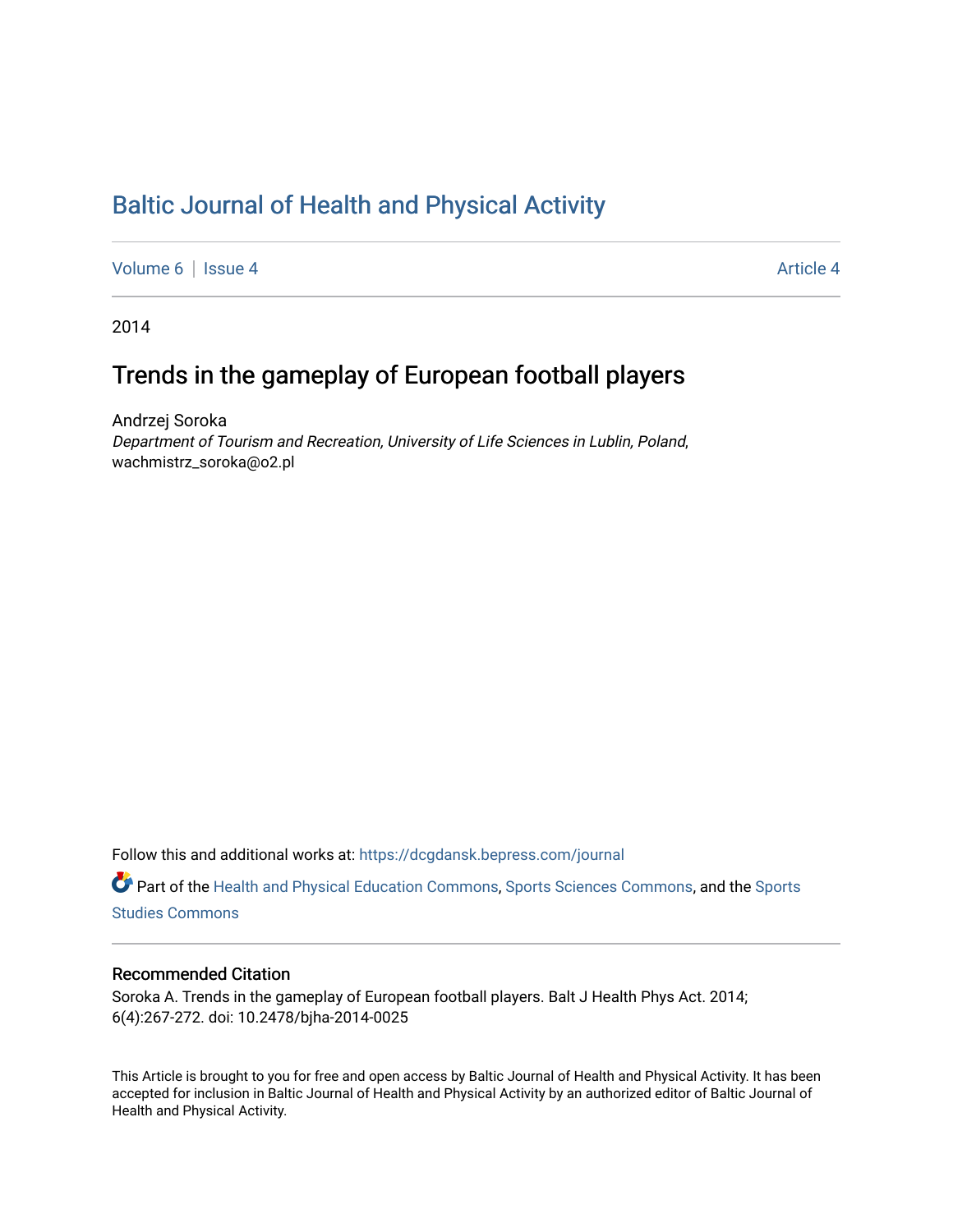

ORIGINAL ARTICLE

DOI: 10.2478/bjha-2014-0025

|                                                                                                                                                                                                                                            | <b>Trends in the gameplay</b><br>of European football players                                                                                                                                                                                                                                                                                                                                                                                                          |  |  |  |  |  |
|--------------------------------------------------------------------------------------------------------------------------------------------------------------------------------------------------------------------------------------------|------------------------------------------------------------------------------------------------------------------------------------------------------------------------------------------------------------------------------------------------------------------------------------------------------------------------------------------------------------------------------------------------------------------------------------------------------------------------|--|--|--|--|--|
| <b>Authors' Contribution:</b><br>A - Study Design<br>B - Data Collection<br>C - Statistical Analysis<br>D - Data Interpretation<br>E - Manuscript Preparation<br>F - Literature Search<br>G - Funds Collection                             | Andrzej Soroka<br>University of Life Sciences in Lublin, Poland<br>Department of Tourism and Recreation                                                                                                                                                                                                                                                                                                                                                                |  |  |  |  |  |
|                                                                                                                                                                                                                                            | Key words: football, European Championships, game analysis                                                                                                                                                                                                                                                                                                                                                                                                             |  |  |  |  |  |
|                                                                                                                                                                                                                                            | <b>Abstract</b>                                                                                                                                                                                                                                                                                                                                                                                                                                                        |  |  |  |  |  |
| <b>Background:</b>                                                                                                                                                                                                                         | The aim of this study was to compare the effectiveness of footballers who participated<br>in the 2008 and 2012 European Championships. The study was conducted by analy-<br>sis of basic technical and tactical game.                                                                                                                                                                                                                                                  |  |  |  |  |  |
| <b>Material/Methods:</b>                                                                                                                                                                                                                   | The observation method in the form of a kinematic game analysis system was used to<br>collect necessary data. The research material was based on analysis of 304 players<br>participating in the 2008 European Championships and 277 players in the 2012 Euro-<br>pean Championships, with each tournament consisting of 31 matches. Statistica<br>software was used to apply the Student's t-test for the independent groups.                                         |  |  |  |  |  |
|                                                                                                                                                                                                                                            | <b>Results:</b> Higher values of indicators determining player's efficiency were found in the teams<br>participating in the 2012 tournament; significant differences were found in the total<br>number ( $p = 0.048$ ) and accuracy ( $p = 0.034$ ) of shots taken by the most successful<br>teams, in the number ( $p = 0.044$ ), efficiency ( $p = 0.002$ ) and accuracy ( $p < 0.001$ ) of<br>passes as well as in the length of distance covered ( $p < 0.001$ ).  |  |  |  |  |  |
| <b>Conclusions:</b>                                                                                                                                                                                                                        | A systematic increase in the efficiency of passes in subsequent tournaments points to<br>an upward trend of this element in the game. An increase was also noted in the num-<br>ber of shots taken, which was accompanied by a decrease in shot accuracy. Modern<br>football has become a fast team game with lots of passes of high reliability. Thus,<br>training of young players should be focused on the development of playing tech-<br>niques and motor skills. |  |  |  |  |  |
| Word count: 2,341<br>Tables: 3<br>Figures: 0<br>References: 24                                                                                                                                                                             | Received: January 2014<br>Accepted: June 2014<br>Published: December 2014                                                                                                                                                                                                                                                                                                                                                                                              |  |  |  |  |  |
| Corresponding author:<br>Dr. Andrzej Soroka<br>University of Life Sciences in Lublin, Department of Tourism and Recreation<br>Poland, 20-950 Lublin, st. Akademicka 13, Poland<br>Phone: 48 501 232 151<br>E-mail: wachmistrz_soroka@o2.pl |                                                                                                                                                                                                                                                                                                                                                                                                                                                                        |  |  |  |  |  |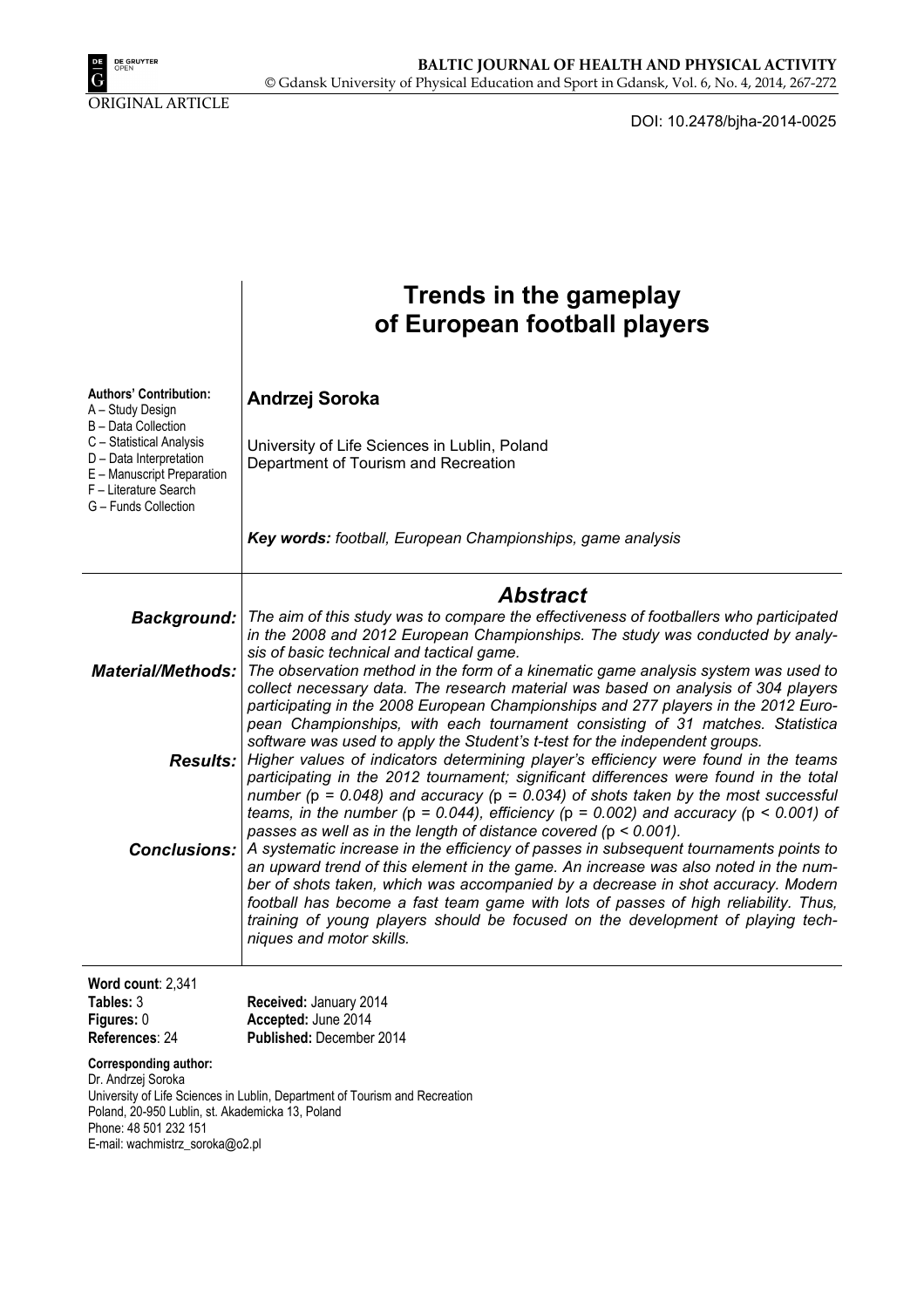#### **Introduction**

While comparing to other sport disciplines, a great advantage of football game is that its players do not need to present outstanding athletic abilities in all aspects of the game; players only need to possess a reasonable skill-set level in order to be able to compete. This is one of the reasons why football is the most popular sport in the world, both in terms of spectatorship and the number of people playing it.

A continuing evolution of football game involves the need for continuous identification, registration and evaluation of players' game actions. A prediction of future trends, based on the current ones, is very important in match analysis. The creation and comparison of game analysis indicators provides an ideal way to define future development trends, which are usually seen in matches played at the highest levels. These indicators create a combination of variables that can be expressed as quantitative and qualitative values [1]. They can determine the specificity of selected aspects of the game, especially in terms of their efficiency [2].

Such data may allow one to precisely assess the behavior of players during the game. Some of the most commonly researched aspects of gameplay include physiological [3], morphological [4] and technical-tactical [5] factors. Researchers have also emphasized the importance of training optimization and players' preparation [6], and the creation of game models that allow one to evaluate factors affecting competitive success [7].

Such analysis frequently focuses on defining game efficiency indicators such as shots taken [8], passes [9], set pieces of gameplay [10], one-on-one play [11] and maintaing possession of the ball [12]. Researchers also define scales of generated physical effort, which is understood as a complex process [13] in which only sporadic moments of similar physical intensity appear throughout a game. These multidimensional sequences are often unpredictable during the game and in many cases are impossible to assess due to the influence of many variables that occur during gameplay.

The aim of this study was to compare the game efficiency of footballers who participated in the 2008 and 2012 European Championships. Analysis was conducted by recording basic technicaltactical elements of the game such as shots, passes and locomotor activity. It was conducted to define players' gameplay and efficiency over the four-year period and to point out any possible differences that could suggest some change in game trends. The study was guided with the following research questions:

- 1. Did any differences appear in the shot and passing efficiency among the players of teams participating in the 2008 and 2012 European Championships?
- 2. Were there any differences in players' locomotor activity, expressed as the length of distance covered, among teams participating in the 2008 and 2012 tournaments?
- 3. Were any of the observed differences in players' efficiency over the past four years strong enough to point to a new trend in football play?

#### **Material and methods**

The most fundamental, and therefore the most important technical-tactical elements of the game were quantified by observing players' gameplay in terms of their total number, efficiency and accuracy. In addition, the locomotor activity based on players' movement during a match was also comparatively analyzed.

The original research material was collected via an observation method through the kinematic game analysis system, which gained a wide usage and was found to be a reliable evaluator of player involvement. Many researchers use such a kinematic observation method to describe game structures and define functional characteristics of the world's elite footballers [14]. In this case, data were collected from FIFA's Control Performance Index and were used to produce models that would reflect the efficiency of players' gameplay in both tournaments. The obtained data also provided information on the players' energy expenditure as the total physical activity performed during a match.

The FIFA's Castrol Performance Index is a system that records player's movements during the game with a use of semi-automatic cameras. It was previously used in studies on physical activity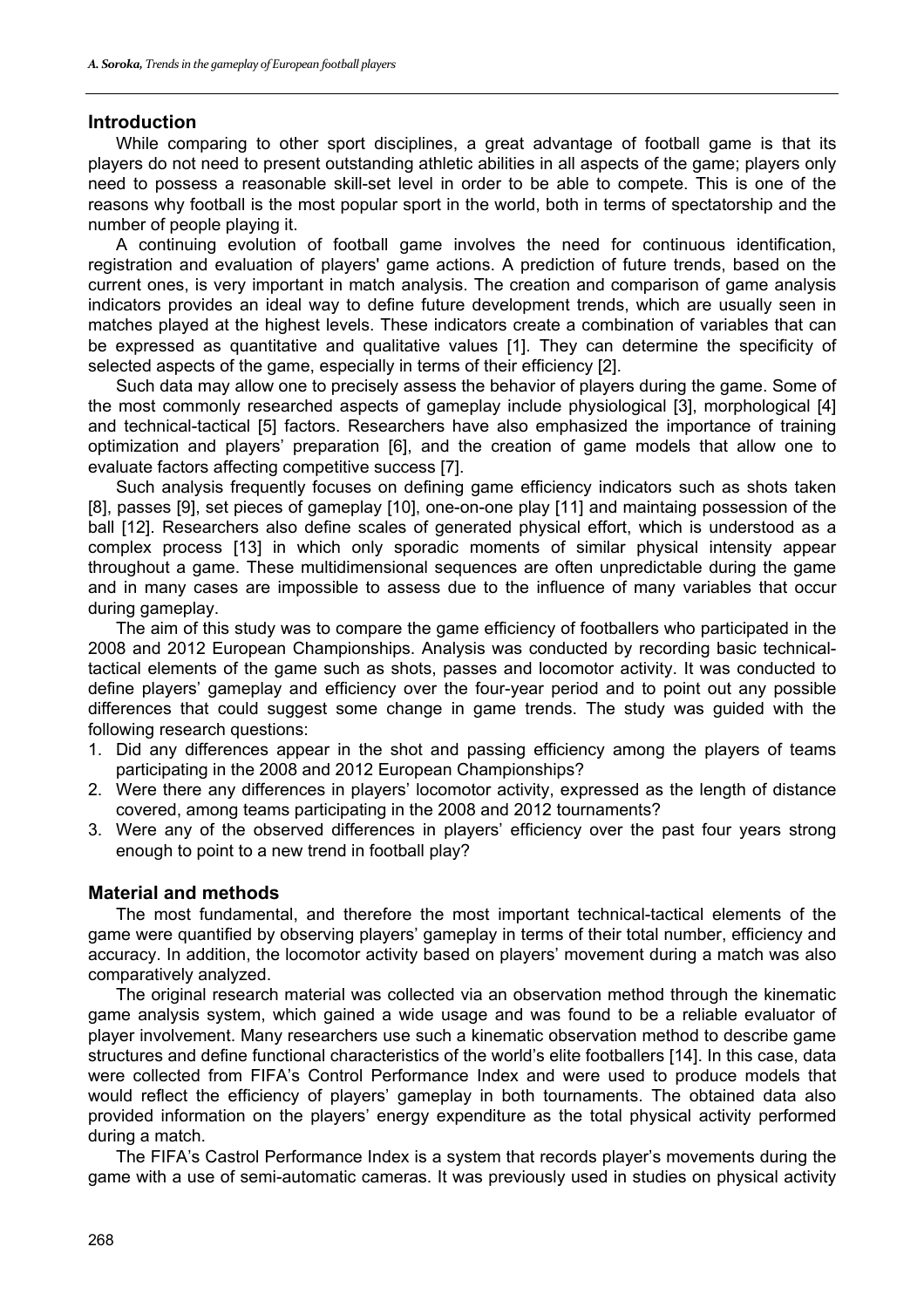of Brazilian league players [15], professional players from the Italian Serie A [16], football teams of the Spanish Primera Division [17] and in the English Premier League [18].

During the game, the system is able to analyze up to 1,800 movements made by each player and assess their values in both positive and negative terms. This system allows match analysis to be conducted in real time by collecting data from semi-automatic cameras filming at 25 frames per second. The system is able to measure a) all players, positions at any time of the game, b) the speed of players and the ball, c) the total distance covered and at specific running speeds, d) the team formation on the field by individual players and e) interactions among players [19].

The game analysis system provided data for each of the 304 players who participated in the 2008 European Championships and for 277 players in the 2012 tournament, with each tournament consisting of 31 matches. The total number, efficiency and accuracy of shots taken and passes made as well as the total distance covered by players were analyzed. In addition, the four top teams in each tournament were chosen for additional examination based on the above-mentioned methodology.

The research on players' actions was conducted with the use of Statistica software. This included determining arithmetic means and standard deviations. The Student's *t*-test was used to analyze the independent variables by studying differences in the average values of the total number, efficiency and accuracy of shots and passes. Statistical significance was determined by differences in means with the probability of chance less than *p* < 0.05.

### **Results**

Naturally, a shot that ends with scoring a goal is a technical element that directly influences the match result. During an average football game, there are frequently multiple shot attempts with only few that end with scoring a goal. A comparative analysis of teams participating in the Euro 2008 and Euro 2012 found differences in the number of attempted shots. A slightly larger number of shots per match was taken by players participating in the 2012 tournament than by those participating in 2008 tournament. The analysis of four best teams from both tournaments showed that a significantly larger number of shots ( $p = 0.048$ ) was held by semi-finalists in the 2012 European Championships than by teams which played in the 2008 semi-finals. The shot efficiency was found to be similar in both tournaments.

During the 2008 European Championships the total number of the goals scored was 77, while in the 2012 tournament – 76. In addition, the efficiency of the best teams from both tournaments (in the 2008 and 2012 tournaments) was at a similar level. The shot accuracy of the best teams in the 2008 Championships was significantly higher (*p* = 0.034) than of players participating in the 2012 tournament (Table 1).

| Shot efficiency |            |                  | <b>EURO 2008</b>   |                 | <b>EURO 2012</b>   |    | Student's t-test values |          |  |
|-----------------|------------|------------------|--------------------|-----------------|--------------------|----|-------------------------|----------|--|
|                 |            | Quantity         | $\overline{x}$ ±SD | Quantity        | $\overline{x}$ ±SD | N  |                         | р        |  |
|                 | number     | 771              | $12.5 + 4.7$       | 879             | $14.1 + 6.3$       | 62 | $-1.659$                | 0.099    |  |
| Total           | efficiency | 77               | $1.25 + 1.1$       | 76              | $1.2 + 1.1$        | 62 | 0,081                   | 0.935    |  |
|                 | accuracy   | $10.0 \pm 8.2\%$ |                    | $8.6 \pm 4.6\%$ |                    | 62 | 0.833                   | 0.365    |  |
|                 | number     | 287              | $13.0 + 6.1$       | 357             | $17.0 + 7.9$       | 22 | $-1.987$                | $0.048*$ |  |
| Semi-finals     | efficiency | 37               | $1.7 + 1.1$        | 33              | $1.6 \pm 1.3$      | 22 | 0.289                   | 0.773    |  |
|                 | accuracy   | $12.9 \pm 6.9\%$ |                    | $9.2 \pm 8.0\%$ |                    | 22 | 2.017                   | $0.034*$ |  |

|  | Table 1. Characteristics of shots taken in the 2008 and 2012 European Championships |  |  |  |  |  |
|--|-------------------------------------------------------------------------------------|--|--|--|--|--|
|--|-------------------------------------------------------------------------------------|--|--|--|--|--|

*\* significance level of p < 0.05* 

*Source: Original research on data available from castrolfootball.com*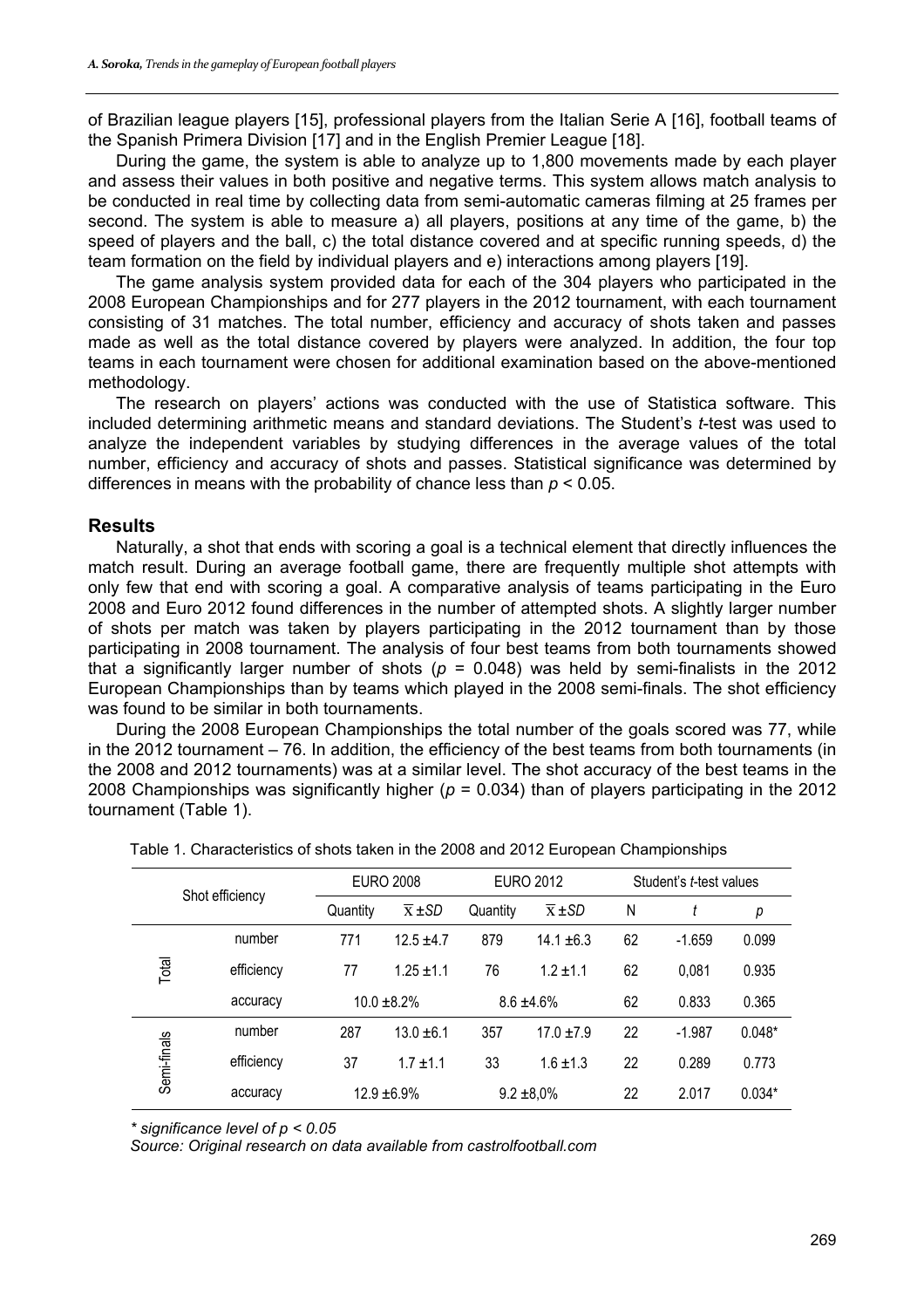The fact that passes constitute on average half of all movements performed by players on the field, adds to the importance of this technical element in football game. The comparative analysis showed that the whole number of passes was significantly higher  $(p = 0.044)$  in the 2012 tournament than in the 2008 tournament. The analysis of the best teams from both tournaments showed that an average number of passes was significantly higher (*p* = 0.017) in the 2012 tournament than among teams playing in 2008. The passing efficiency also showed significant differences between the two tournaments. It was significantly higher ( $p = 0.002$ ) among the teams participating in the 2012 European Championships finals, comparing to passes made by players in the 2008 tournament. Additionally, a significantly higher level (*p* = 0.003) of efficient passes was reached by the best teams participating in 2012 than those playing in the 2008 tournament. The teams playing in the 2012 tournament had a higher level of pass precision, comparing to those playing in the 2008 tournament. In addition, there were also significant differences (*p* < 0.001) in the size of the coefficient of accuracy between the best teams from both tournaments. In the case of teams playing in 2012 the average accuracy coefficient was higher than for those playing in 2008 (Table 2).

| Pass efficiency |            | <b>EURO 2008</b> |                         | <b>EURO 2012</b>  |                    | Student's t-test values |          |          |
|-----------------|------------|------------------|-------------------------|-------------------|--------------------|-------------------------|----------|----------|
|                 |            | Quantity         | $\overline{x}$ $\pm$ SD | Quantity          | $\overline{x}$ ±SD | N                       |          | р        |
|                 | number     | $417.4 \pm 91.4$ |                         | $456.9 \pm 141.3$ |                    | 62                      | $-1.998$ | $0.044*$ |
| Total           | efficiency | $313.0 + 84.2$   |                         | $380.1 + 84.0$    |                    | 62                      | $-3.218$ | $0.002*$ |
|                 | accuracy   | $74.3 + 4.9\%$   |                         | $81.7 + 5.9\%$    |                    | 62                      | 0.833    | 62       |
|                 | number     | $434.2 \pm 99.8$ |                         | $538.2 \pm 169.2$ |                    | 22                      | $-2.466$ | $0.017*$ |
| Semi-finals     | efficiency | $328.9 + 94.8$   |                         | $458.0 \pm 168.5$ |                    | 22                      | $-3.113$ | $0.003*$ |
|                 | accuracy   | $75.0 + 5.2\%$   |                         | $83.7 + 5.6\%$    |                    | 22                      | $-5.279$ | $0.001*$ |

Table 2. Characteristics of passes made in the 2008 and 2012 European Championships

*\* significance level of p < 0.05* 

*Source: Original research on data available from castrolfootball.com* 

| Table 3. Characteristics of locomotor activity in the 2008 and 2012 European Championships |  |  |
|--------------------------------------------------------------------------------------------|--|--|
|--------------------------------------------------------------------------------------------|--|--|

| EURO 2008          | EURO 2012            | Student's t-test values |          |          |
|--------------------|----------------------|-------------------------|----------|----------|
| $\overline{x}$ +SD | $\overline{x}$ ±SD   | N                       |          |          |
| $9778.5 \pm 324.7$ | $10162.2 + 796.2$    | 31                      | $-3.514$ | $0.001*$ |
| $9754.6 \pm 326.4$ | $10358.5 \pm 1023.8$ | 31                      | $-2.631$ | $0.011*$ |
|                    |                      |                         |          |          |

*\* significance level of p < 0.05* 

*Source: Original research on data available from castrolfootball.com* 

Another very important factor in determining player's performance is locomotor activity, determined as the distance covered during the match. A significantly longer distance (*p* < 0.001) was covered by the players of teams participating in 2012 than those in the 2008 tournament. Similar results were obtained when analyzing teams from semi-finals, showing significant differences ( $p = 0.011$ ) in the length of the distance covered. The players from the best teams in the 2008 European Championships covered almost the same distance as other footballers in the tournament. However, in the case of the 2012 European Championships, the average distance covered by the players of the best teams was nearly 300 m longer than the average locomotor activity of all players in the tournament (Table 3).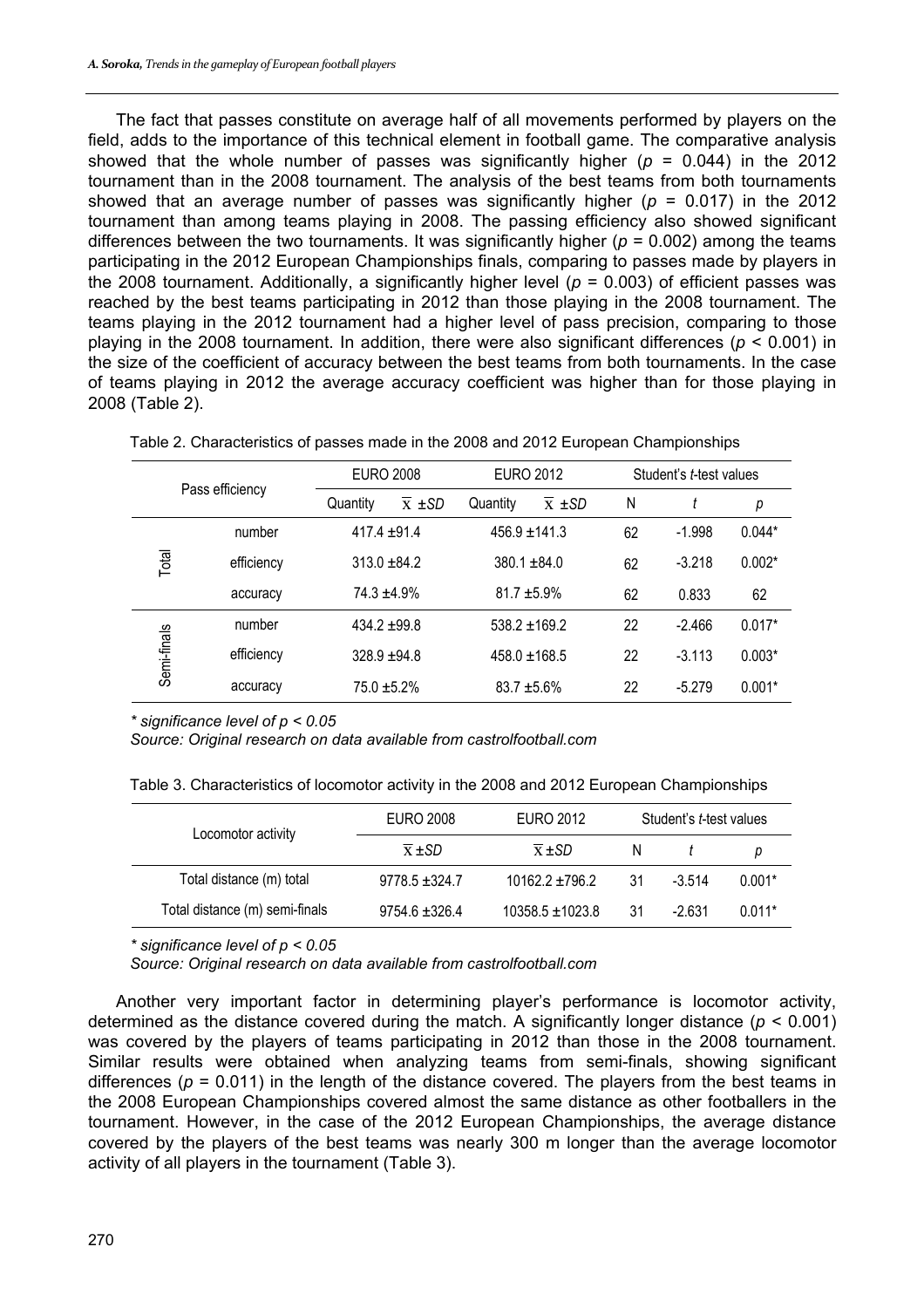#### **Discussion**

The aim of this paper was to compare the game effectiveness of players performing in the European Championships of 2008 and 2012 through the analysis of technical and tactical elements.

The study showed that a greater average number of shots was taken in the 2012 European Championships than in 2008. This result was higher than the average number of shots taken in the 2006 World Championships in Germany [20] and was comparable to the results of Patridge, Moshera, Frankhe [21] who studied the 1986 and 1990 World Championships, as well as to studies conducted by Luhtanen et al. [22] during the 2000 European Championships. However, the accuracy of shots taken in the 2012 tournament was lower, comparing to the World Championships and European Championships held in 2008 [23].

A systematic increase in the passing efficiency of players was observed starting from the European Championships in 2008, through the 2010 World Championships and to the European Continental Championships in 2012. This was especially found in the top teams of each tournament in terms of the total number of passes as well as their efficiency and accuracy. Undoubtedly, faster and more intensive gameplay featured in these types of tournaments is due to more aggressive opponents; this forces players to perform quicker passes, more often to team players from the nearest positions on the field. In such conditions, the percentage of passes of average and short distances increases [20].

However, the speed of game, especially in terms of making incomplete passes, contributed to the increase in concentration of lactate in the blood and caused the increase in the distance covered by players especially at high and sprint speed intensities [24]. The analysis of the 2008 and 2012 European Championships and the overview of the available literature indicate that football is becoming a faster and more precise sports discipline. Significantly important was the excellent motor preparation of teams in both tournaments. This applied to both the winning and losing teams whose teammates covered on average similar distances during the whole match. [25]. Distances covered by the players were similar in both halves of the match [20].

This study, in a certain sense, pointed to a number of trends in football play. However, the fouryear period between the European Championships can be considered too short to provide unequivocal conclusions. Thus, further systematic observation of championships gameplay is necessary to provide better empirical evidence.

#### **Conclusions**

The study has shown that modern football is becoming more technical and based more on team game. Such evidence is found in increasing activity and efficiency of ball passing. A model that identifies a talented player includes not only personality traits and temperament, intellectual properties, special motor skills, body built or good health, but most of all perfect technical preparation as well as high motor skills. As conducted studies have shown, these qualities are exposed even more in teams of the highest sports competence. The perfect technique and a high level of motor preparation are the characteristics of a top class player, and the ability to perform technical actions with the ball in a very fast and precise way is the confirmation of his outstanding football skills. Football play patterns, presented in this paper, have an important role in identifying and selecting young football talents. They help to assess the usefulness and, in the long term, player's existence in professional football. Training of young players should be focused on improving ball kicking techniques and motor skills, especially motor coordination capacities, which are crucial to become a perfectionist. The effective use of game models that have been developed in this paper, play an important role in the development of young football talent.

#### **References**

- 1. Hughes MD, Bartlett RM. The use of performance indicators in performance analysis. J Sports Sci. 2002;20(10):739-754.
- 2. Carling C, Reilly T, Williams A. Performance assessment for field sports: Physiological, psychological and match notational assessment in practice. London: Routledge; 2009.